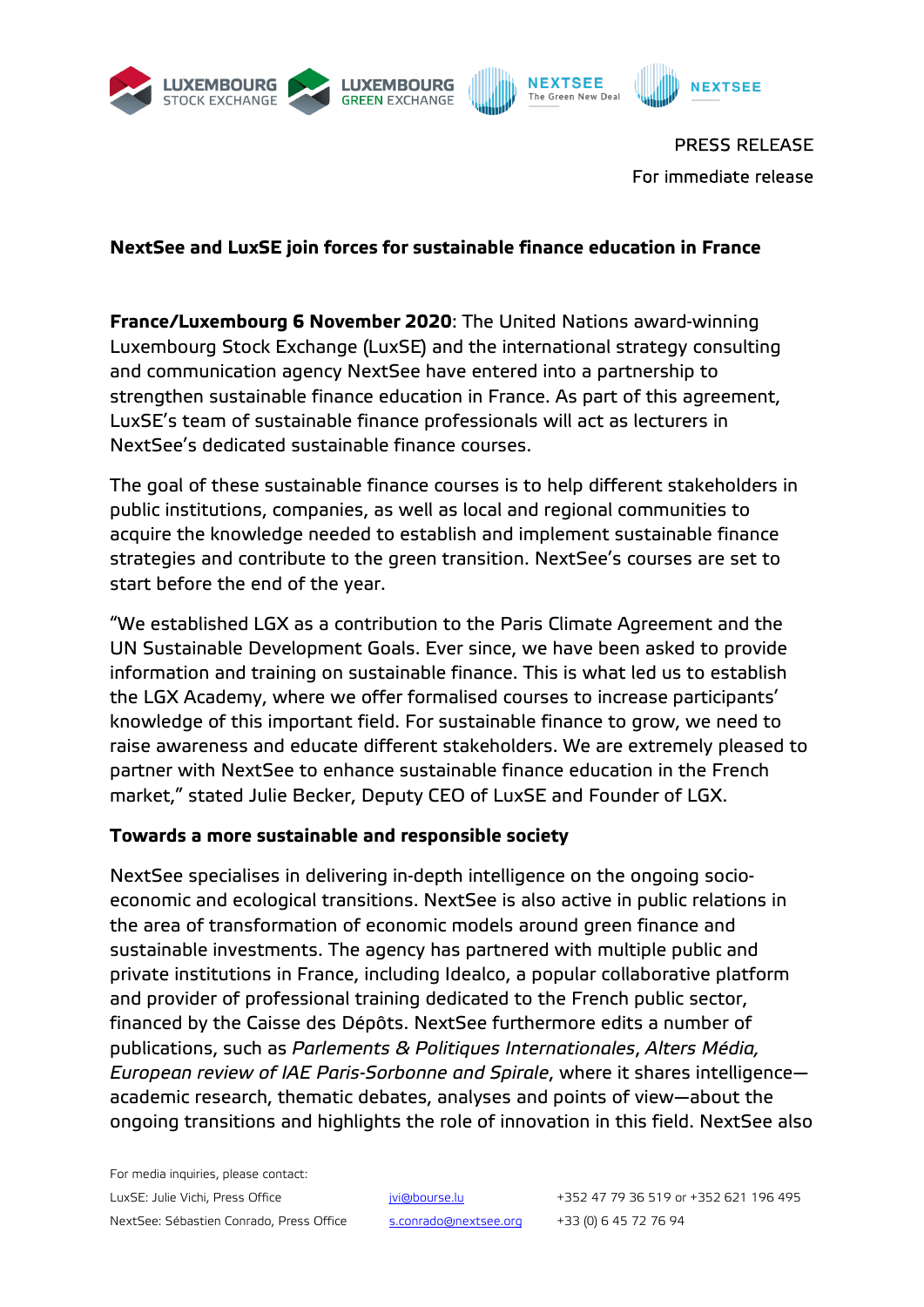

facilitates the relations between decision-makers in the public and private sphere to accelerate discussions around sustainability matters across France. Placing ethics, social responsibility, innovation and solidarity at the heart of its values, the agency contributes to creating a more sustainable and inclusive society. The sustainable finance course programme is NextSee's latest initiative.

"NextSee advocates a committed, sustainable, responsible, and humanistic approach towards information, advice and training. All activities with our various partners as well as our policy of incessant search for excellence promote the actors of meaningful companies, sources of sustainable benefits for companies as well as for society. Among the major challenges of ecological, energy and societal transitions, the unique expertise and skills of LGX in Green and Sustainable Finance are essential qualities for their success. We are really delighted to be able to bring this know-how to France," commented Jean-Claude Fontanive, Founder and CEO of NextSee.

## **Award-winning exchange**

The Luxembourg Stock Exchange is known for the Luxembourg Green Exchange (LGX)—the world's leading platform entirely dedicated to sustainable securities. LuxSE established LGX in 2016 to facilitate responsible investing and help redirect capital flows towards sustainable investment projects. Earlier this year, LuxSE won the prestigious UN Global Climate Action Award 2020 in the category of Financing for Climate-Friendly Investment for LGX and its contribution to curbing climate change.

In May this year, the exchange established the LGX Academy, offering sustainable finance courses to financial professionals, students and the broader public to increase sustainable finance knowledge and thereby support its growth.